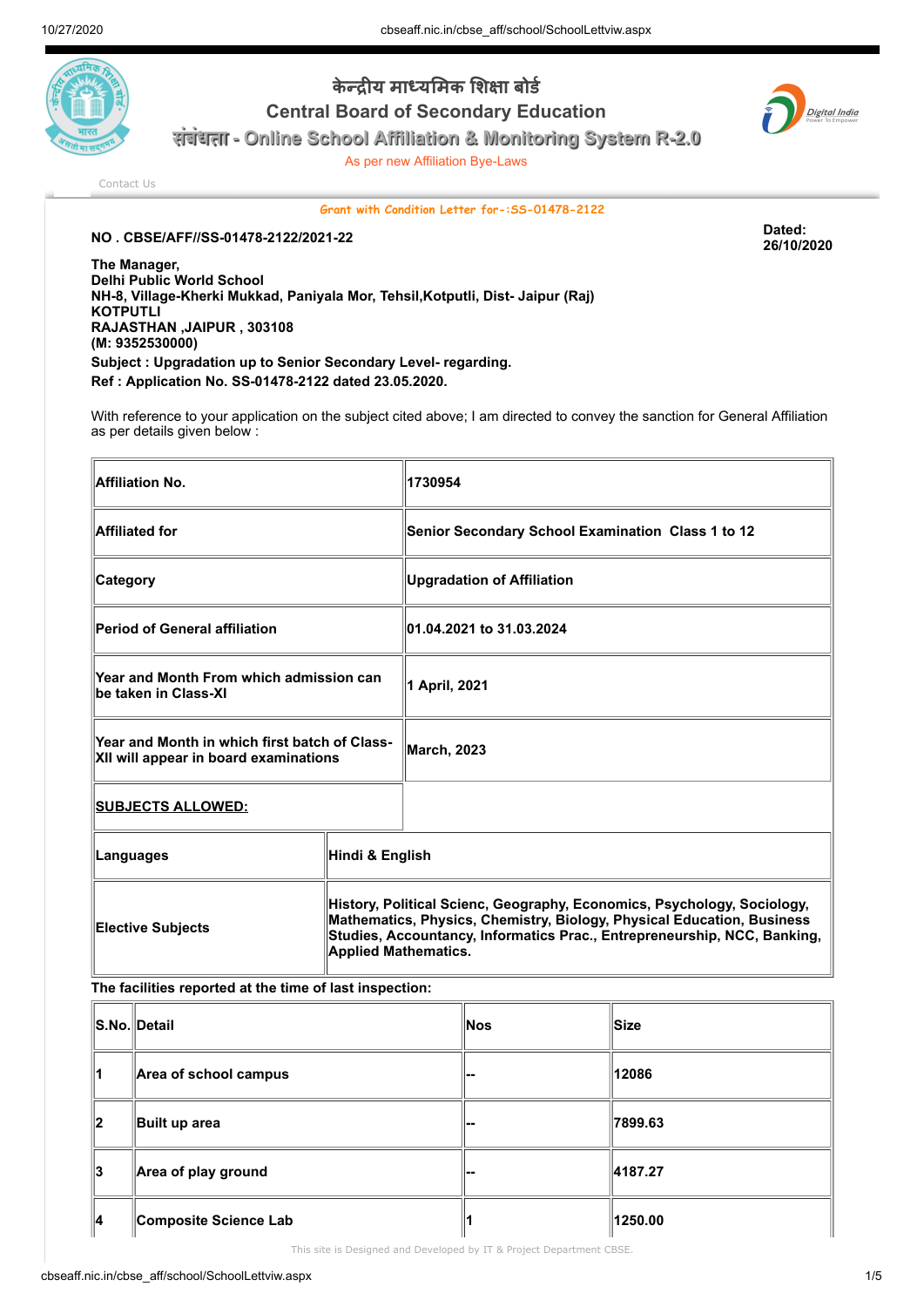10/27/2020 cbseaff.nic.in/cbse\_aff/school/SchoolLettviw.aspx

| 15 | Mathematics Lab                    |                        | 625.00  |
|----|------------------------------------|------------------------|---------|
| 6  | Computer Lab                       |                        | 625.00  |
| 17 | <b>Biology Lab</b>                 |                        | 625.00  |
| 8  | <b>Chemistry Lab</b>               |                        | 625.00  |
| 9  | Physics Lab                        |                        | 625.00  |
| 10 | Library rooms                      |                        | 1250.00 |
| 11 | <b>Occupied Class Rooms</b>        | 38                     | 625.00  |
| 12 | Vacant Class Rooms                 | 12                     | 625     |
| 13 | Name of society running the school | <b>ARTH FOUNDATION</b> |         |

The above sanction is subject to fulfillment of following conditions:-

- 1. The school will follow the syllabus on the basis of curriculum prescribed by NCERT/CBSE for the Middle Classes. The school will follow syllabus and courses as per scheme of studies prescribed by the Board for Secondary/Sr. Secondary School Examination and changes made therein from time to time.
- 2. The school should go through the provision of Affiliation and Examination Bye Laws and keep a copy there of for reference purpose and also advised to visit CBSE websites / , http://cbseacademic.nic.in/ & http://cbse.nic.in/ for updates. The School is expected to see all circulars on these CBSE websites at least once every week.
- 3. The school shall submit their information through Online Affiliated School Information System (OASIS) as per details given in circular no. affiliation-06/2018 dated 24.04.2018. Link for OASIS is available on Board's website: www.cbse.nic.in.
- 4. The school will follow the RTE Act, 2009 and instructions issued thereon by the CBSE/Respective State /UT Govt. from time to time.
- 5. The school will enroll students proportionate to the facilities available in the school as prescribed in the Affiliation Bye-Laws of the Board which shall not in general exceed the optimum number as under :-

|                                                                                                         |                  |                              | $ $ Campus area $ $ Enrolment $ $ No. of Sections (pre-primary to X) $ $ No. of Sections at Sr. Secondary (XI &XII) |  |  |
|---------------------------------------------------------------------------------------------------------|------------------|------------------------------|---------------------------------------------------------------------------------------------------------------------|--|--|
| ∥a)∥1.0 acre                                                                                            | 11250            | $\parallel$ 02 in each class | 04 each in class XI and XII                                                                                         |  |  |
| $\ b)\ $ 1.5 acre                                                                                       | 1875             | $\parallel$ 03 in each class | 04 each in class XI and XII                                                                                         |  |  |
| $\vert c) \vert$ 2.0 acre                                                                               | $\parallel$ 2500 | $  04$ in each class         | 04 each in class XI and XII                                                                                         |  |  |
| School running on bigger campus of more than 02 acres the number of students shall be restricted as per |                  |                              |                                                                                                                     |  |  |

d) the actual facilities in the school which shall be proportionate to the optimum number mentioned at (a), (b) an O2 acres, the number of students shall b and (c) above.

- 6. The school will provide well equipped Laboratories, Library and other facilities as per norms of the Board. The relevant books as per the academic level of students shall be made available in the library.
- 7. The School should have at least one adequately equipped computer lab with a minimum of 10 computers and would ensure computer student ratio of 1:20 at least. Proper software along with facility of Broad Band connectivity with the feature of 'internet always on' from any service provider to be ensured.
- 8. The schools affiliated and running upto Senior Secondary Level will provide suitable facilities including the equipment in laboratories/workshops and games for classes XI and XII as per requirements laid down in rules.
- 9. The school will also abide by the conditions of Recognition/NOC prescribed by the State Government concerned.
- 10. The school is required to restrict the number of sections as per the infrastructure facilities available in the school as per rule 10.6 of Affiliation Bye-laws. The optimum number of students in a section of a class should not be more than 40 and number of students at middle, secondary and senior secondary level of the school shall preferably be proportionate to each other.
- 11. The section teacher ratio of 1:1.5 is to be maintained to teach various subjects and school shall appoint qualified and trained teaching staff on regular basis as per provisions of Affiliation Bye Laws of the Board
- 12. The school and its records shall be open for inspection by an officer/official of the Board or an authorized representative of the Board/State Educational Department at any time and the school shall furnish information as may be asked for by the Board/State Government from time to time.
- 13. As per Rule 13.3 and 13.3 (i), the school shall supply information and returns called for by the Board/State/ Central Government/Local Authority within the prescribed time given for its furnishing to the authority concerned and the school should prepare its annual report containing comprehensive information including name, address postal and e-mail, telephone numbers, affiliation status, period of General affiliation, details of infrastructures, details of teachers, number of students and status of fulfillment of norms of affiliation Bye-Laws and upload same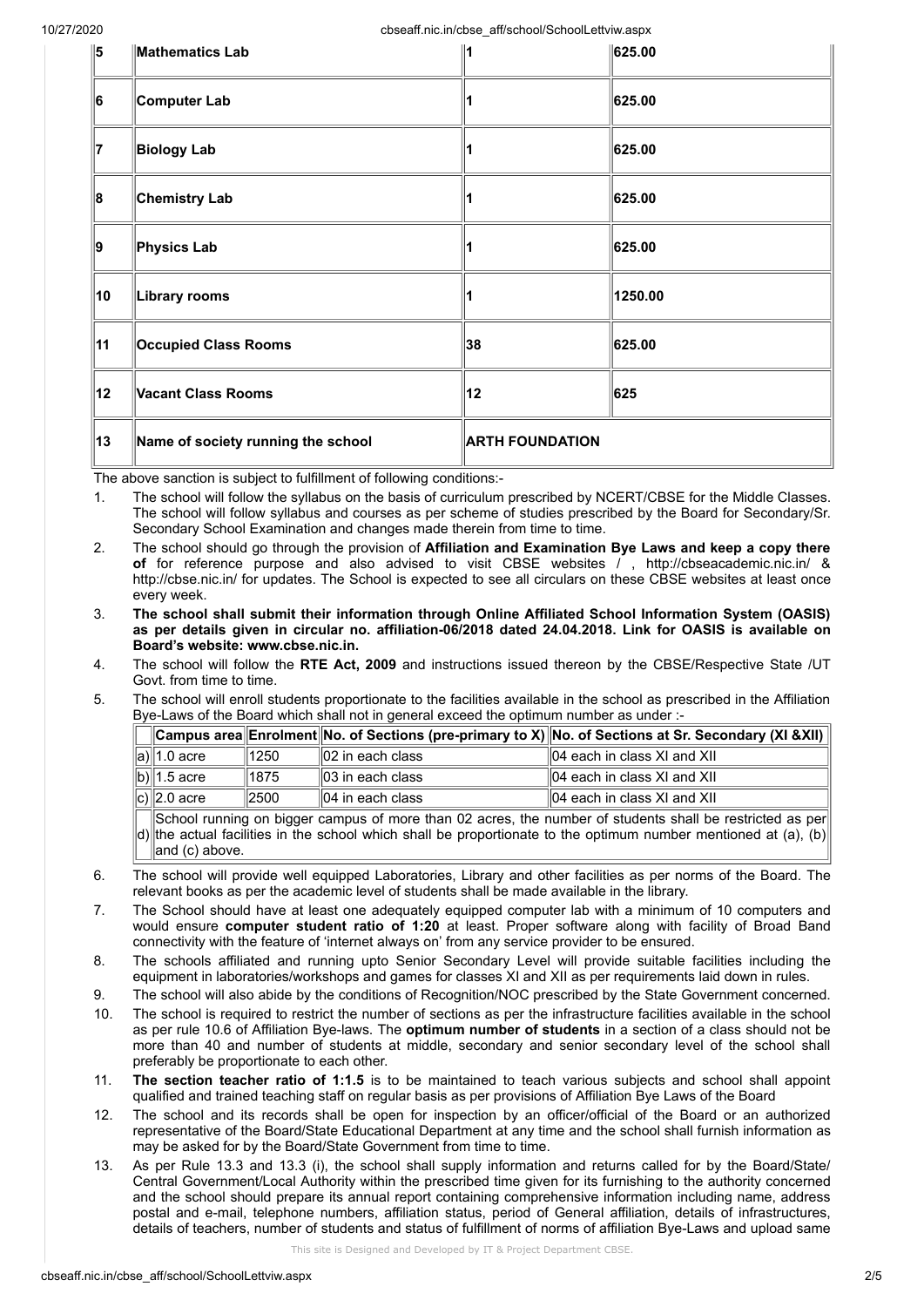$(b)$ 

fee.

- 14. The accounts should be audited and certified by a Chartered Accountant and proper accounts statements should be prepared in the name of school, as per rules.
- 15. The school will strictly adhere with all rules regarding safety of students including Fire fighting and Transportation, etc. Further, school will provide adequate facilities for potable drinking water and clean healthy and hygienic toilets with washing facilities for boys and girls separately in proportion to the number of students.
- 16. Teachers are to be educated to avoid Corporal Punishment i.e. rule no. 44.1 (d & e).
- 17. As per rule no. 8.2 and 13.11, facilities for physically challenged student(s) should be adequately provided and every school shall promote inclusion of student(s) with disabilities/special needs in the normal school as per provisions of the 'Rights of Persons with Disabilities Act 2016'.
- 18. The school shall take care of Health, sanitation and fire safety requirements in accordance with rule no. 3.3 (vii), rule 8.5 and rule 23.11.
- 19. The school has to constitute a committee for protection of woman from sexual harassment at the work place and to abide by the guidelines and norms prescribed by the Hon'ble Supreme Court of India in W.P. Criminal No.666-70 of 1992 Vishaskha and other vs State of Rajasthan and other delivered on 13.8.1997 Refer rule no. 10.9.
- 20. Fees should normally be charged under the heads prescribed by the Department of Education of the State/U.T. for schools of different categories. No capitation fee or voluntary donations for gaining admission in the school or for any other purpose should be charged / collected in the name of the school and the school should not subject the child or his or her parents or guardians to any screening procedure in accordance with Rule No. 11.1, 2 & 3. Also, as per Chapter II, Rule No. 11.1 of Affiliation Bye-Laws, fees charged should be commensurate with the facilities provided by the institution.
- 21. The school should not use the facilities available for commercialization:-

 $\begin{bmatrix} a \end{bmatrix}$  As per rule no. 19.1 (ii) It shall be ensured that the school is run as a community service and not as a business and that commercialization does not take place in the school in any shape whatsoever. As per rule no. 19.1 (ii)(a) Any franchisee school making payment on account of use of name, motto and logo of franchiser institution or any other non-academic activities would be termed as  $\,$  commercialization of institution and the school is required to provide an affidavit that the school/society has not entered into any such contract to use Name, logo, motto for consideration of

- 22. Admission to the school is to be restricted as per rule 6.1 of Examination Bye-laws and rule 12 (i, ii & iii) of Affiliation bye laws.
- 23. School will not prepare any student/ start class for any other Board except CBSE from their CBSE affiliated school building/ premises
- 24. As per rule 13.12 (ii), no affiliated school shall endeavour to present the candidates who are not on its roll nor shall it present the candidates of its unaffiliated Branch/School to any of the Board's Examinations.
- 25. Running of classes of coaching institutions in the school premises in the pretext of providing coaching to the students for various examinations is not approved by the board. Strict action would be taken on defaulters.
- 26. Each school affiliated/ to be affiliated with the Board shall frame Service Rules for its employees which will be as per Education Act of the state/U.T., if the Act makes adoption of the same obligatory, otherwise as per Service Rules given in Affiliation Bye Laws. Further, Service Contract will be entered with each employee as per the provisions in the Education Act of the state/ U.T., or as given in Appendix III.
- 27. Pay and allowances to staff should be revised from time to time to bring it at par with that of State Government. Further, Salary and service conditions of staff should be fixed in accordance with rule no. 3.3 (v) and rule no. 10.2 as appended below:-

a) The school in India must pay salaries and admissible allowances to the staff not less than the corresponding categories of employees in the State Government schools or as per scales etc. prescribed by the Government of India.Further, the service conditions as per Rule 10 and Rules 24 to 49 of Affiliation Bye-Laws shall also be adhered to.

(b) Salary should be paid through Electronic Clearing Service (ECS) from the date of first appointment of the teachers on probation.

- 28. Continuous sponsoring of students at Board examination is to be made as per rule 13.12 (iv). Failure to do so will lead to suo moto withdrawal of the affiliation of the school for Secondary and Senior Secondary Examination as the case may be
- 29. School infrastructure and teachers should be made available as per rule no. 13.4 for examinations conducted by the board and evaluation of answer scripts
- 30. As per rule no. 8.8 (iv & v), every affiliated school is required to develop their own website containing comprehensive information such as affiliation status, details of infrastructure, details of teachers, number of students, address-postal and e-mail, telephone nos. etc.
- 31. Strict adherence to the provisions of Wild Life Protection Act while procuring plants and animals for the use in laboratories by the school must be made in accordance with circular no. 03 dated 21 May 2013
- 32. As per rule 15.1 (d), the school will follow the syllabus on the basis of curriculum prescribed by NCERT/ CBSE and text books published by NCERT/CBSE for the Middle classes as far as practicable or exercise extreme care while selecting books of private publishers. The content must be scrutinized carefully to preclude any objectionable content that hurts the feelings of any class, community, gender, religious group in society. The school will be responsible if prescribed books are found having such content. Provided also that the school would put a list of such books prescribed by it on its website with the written declaration duly signed by the Manager and the principal to the effect that they have gone through the contents of the books prescribed by the school and owe the responsibility
- 33. As per RTE act 2009 and Chapter IX rule No. 53.2.2(a) and 53.3, a teacher appointed to teach Class I to V and VI to VIII should pass in the Central Teacher Eligibility Test (CTET)/ State Teacher Eligibility Test (TET) conducted by the appropriate Government in accordance with the quidelines framed by the NOTE for the purpose i<br>.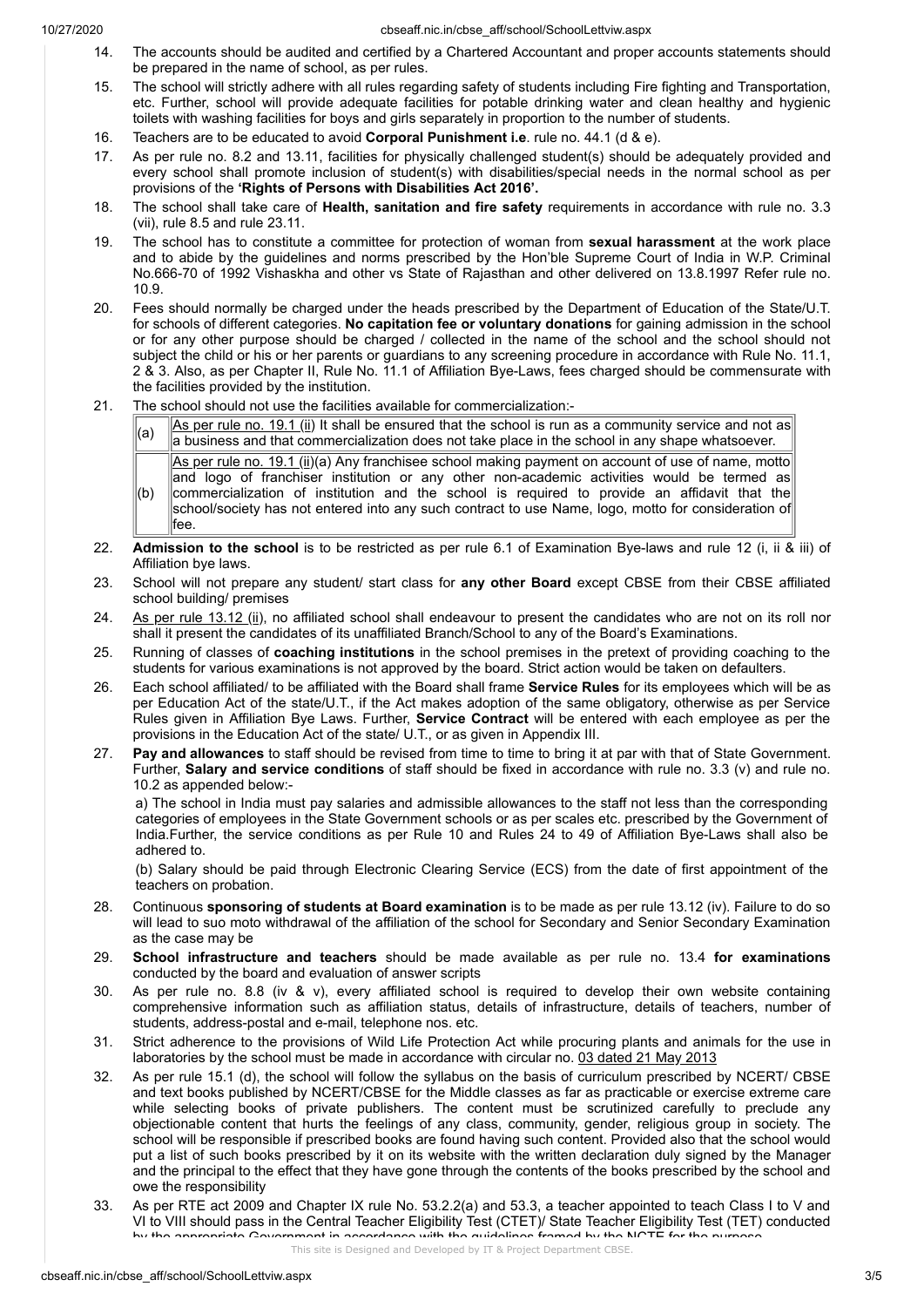- 34. As per rule no. 3.3 h (vi), every school should organize at least one week training programme for teachers every year in association with any teachers training institute recognized by the State or Central Government or by any agency identified by the Board
- 35. Every secondary and senior secondary school shall appoint a person on full time basis for performing the duties of a Health Wellness teacher as per rule 53.5.
- 36. The school will create Reserve Fund as per the requirement of the Affiliation Bye Laws.
- 37. The Board would not allow any transfer of property/sale of school by one society/ Management/ Trust to another Society/Management/Trust through agreement/sale deed. In case such transaction is effected explicitly or implicitly the Board shall withdraw its affiliation with immediate effect.
- 38. The school is required to follow the safety guidelines as issued by the Board vide Circular No-Affiliation 05/2018 dated 27.03.2018 captioned Safety of Children in schools.
- 39. The school is directed to submit an affidavit duly notorized with in 15 days of issuance of grant letter, as an instrument of acceptance of terms of affiliation. The school is not allowed to alter or make any changes in the contents of the affidavit. The format of affidavit is attached with this letter.
- 40. 5-6 names of persons not below the rank of Principal of Sr. Secondary School affiliated with the Board be recommended so that two of them may be approved by the Board as its nominee in the School Managing Committee. Of these 2-3 may be Principals of KV/JNV
- 41. The school shall apply for further Extension of General Affiliation 'Online' through www.cbseaff.nic.in with prescribed fee and other essential documents as per the time period given by the board in this regard before the expiry of the date of General affiliation otherwise penalty as per rules will be charged for late execution of application.
- 42. The school should not start Class IX/X/XI/XII (as the case may be) without written approval of the Board. The Board shall not be responsible for any consequences in case class IX/X/XI/XII are started without obtaining the prior approval of the Board and without following the Affiliation Byelaws.
- 43. It is mandatory for every affiliated school to become a member in the local Sahodaya of CBSE schools.
- 44. In case of established violation of Affiliation Bye laws, directions given in the circulars and any of the above mentioned conditions by the school, the school would be liable for disaffiliation under Chapter V,Rule No. 17 of Affiliation Bye-laws.
- 45. Some of the important rules to be adhered to by the school were given above for drawing specific attention of the school authorities. However, the school authorities are required to acquaint themselves with the rules contained in Affiliation, Examination Bye-laws and circulars issued by the Board from time to time. Any laxity in following rules/instructions of the Board will lead to action against school as per Rule 17 of Affiliation Bye-laws.
- 46. The school is required to contact the concerned Regional Office of CBSE for allotment of school number and password for online Registration of candidates.
- 47. Concerned Regional Office is requested to allot the School number and create new email id of school (SchoolNumber@cbseshiksha.in), this will be used for all online activities and official communication with the Board . For example, if school number is 99999, then email ID will be 99999@cbseshiksha.in. Password for first time login for new email ID will be shared to you on school's email ID/ Mobile number of Principal given at the time of applying online for affiliation.
- 48.

a. This email ID will be used for communication with CBSE only. Do not use this email ID with other people or organisations.

b. This email ID is not to be printed on the school letter head, to avoid its circulation in the public.

c. If there is a change of the Principal, proper handing over of this email ID (User ID and Password ) be done between outgoing and incoming Principal .

d. All the examination related work and all CBSE related correspondence will be done on this email ID only.

49. The school shall be solely responsible for any legal consequences arising out of the use of school name/ logo/ society/ trust or any other identity related to running of school affiliated to CBSE. The school shall also be liable to bear all legal charges incurred by the Board, if any, arising out of these circumstances.

The affiliation of the school is subject to the fulfillment of the following special conditions. The school is required to comply with the conditions mentioned below and report specific compliance with documentary and photographic evidence ONLINE within a period of 30 days from the date of this letter. In case of non compliance of the these conditions the school will be liable for action as per rules:-

\* The number of section of the school shall be restricted to 50 as per the number of class rooms reported during inspection and further increase shall be subject to approval of the Board on the basis of the request of the school as per affiliation bye laws.

\* As per IC, school is required to upgrade library with books for Senior Secondary classes, increase more number of computers in computer lab, arrange more workshop & seminars for teachers & students from new academic session, improve documentation process in systematic manner as per CBSE guidelines, appoint PGTs for senior classes.

\* School is required to improve self assessment areas especially PART A - School Governance: Leadership and Management, PART B - Curriculum Design, Planning and Review, PART C - School Life-Teaching-Learning-Assessment & PART D - School Life-Personal Social Health Emotional Development and submit the progress report within three months.

\* As per DEO Certificate, the land ownership is shown in the name of purple Rose Garden & Resorts LLP i.e. not

The School is requested to complete the process and use the email ID as per above instructions and are also requested to ensure that:-